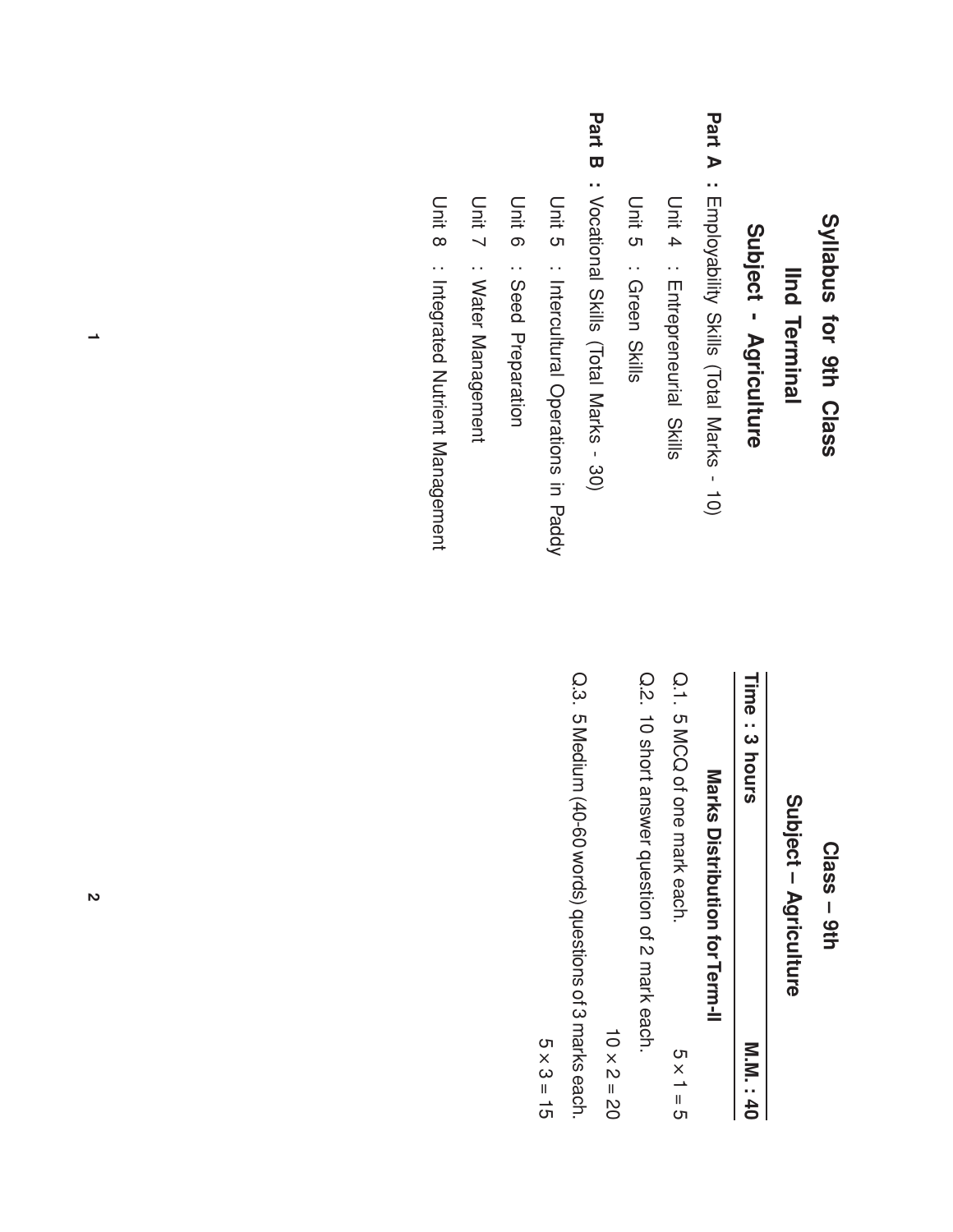### Syllabus for 10th Class

# **IInd Terminal** Terminal

# Subject - Agriculture

- Part  $\blacktriangleright$ : Employability Skills (Total Marks -  $\vec{\circ}$
- D<br>Unit 4 : Entrepreneurial Skills
- D<br>Unit ပာ : Green Skills
- Part<br>Ta  $\boldsymbol{\varpi}$ : Vocational Skills (Total Marks - 30)
- D<br>Di ပာ : Health and Safety  $\overline{\omega}$ work place
- D<br>Ditt თ : Handling Emergency Situations
- during Crop production
- D<br>Unit  $\lnot$ : Paddy Marketing

#### Class – 1<br>10th

## Subject – Agriculture

| Marks Distribution for Term-II | Time: 3 hours                | <b>M.M. : 40</b> |
|--------------------------------|------------------------------|------------------|
|                                | Q.1. 5 MCQ of one mark each. | $5 \times 1 = 5$ |

Q.<br>? さ short answer question <u>ር</u> N marks each.

さ × N  $\overline{\phantom{a}}$ ≫<br>೦

Q.3. ပာ Medium (40-60 words) questions ቧ دە marks each.

× ω  $\overline{\phantom{a}}$ —<br>თ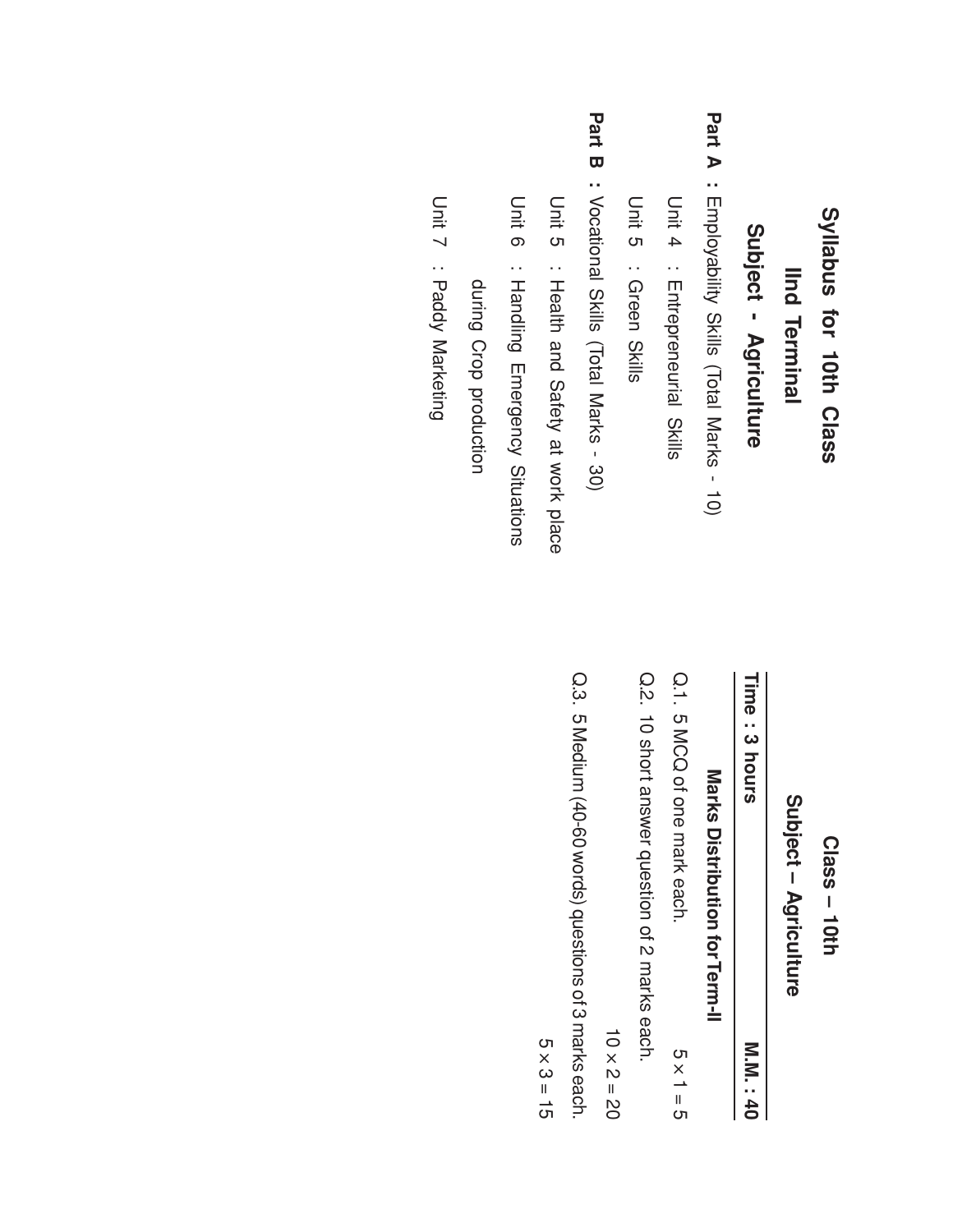### Syllabus for 1<br>1<br>1<br>1 Class

# **IInd Terminal** Terminal

# Subject - Agriculture

- Part  $\blacktriangleright$ : Employability Skills (Total Marks -  $\vec{\circ}$
- D<br>Unit 4 : Entrepreneurial Skills
- D<br>Unit ပာ : Green Skills
- Part<br>Ta  $\boldsymbol{\varpi}$ : Vocational Skills (Total Marks - 30)
- D<br>Di 4 : riel<br>Die Preparation and Cultural

Operation

- D<br>Unit ပာ : Nutrition and Irrigation
- D<br>Unit თ : Insect - Pest, Diseases and Weed

**Management** Management

#### Class – 1<br>1<br>1<br>1

## Subject – Agriculture

| Q.1. 5 MCQ of one mark each. | Marks Distribution for Term-II | Time: 3 hours |
|------------------------------|--------------------------------|---------------|
| $5 \times 1 = 5$             |                                | M.M. : 40     |

Q.<br>? さ short answer question <u>ር</u> N marks each.

さ × N  $\overline{\phantom{a}}$ ≫<br>೦

Q.3. ပာ Medium (40-60 words) questions ቧ دە marks each.

× ω  $\overline{\phantom{a}}$ —<br>თ